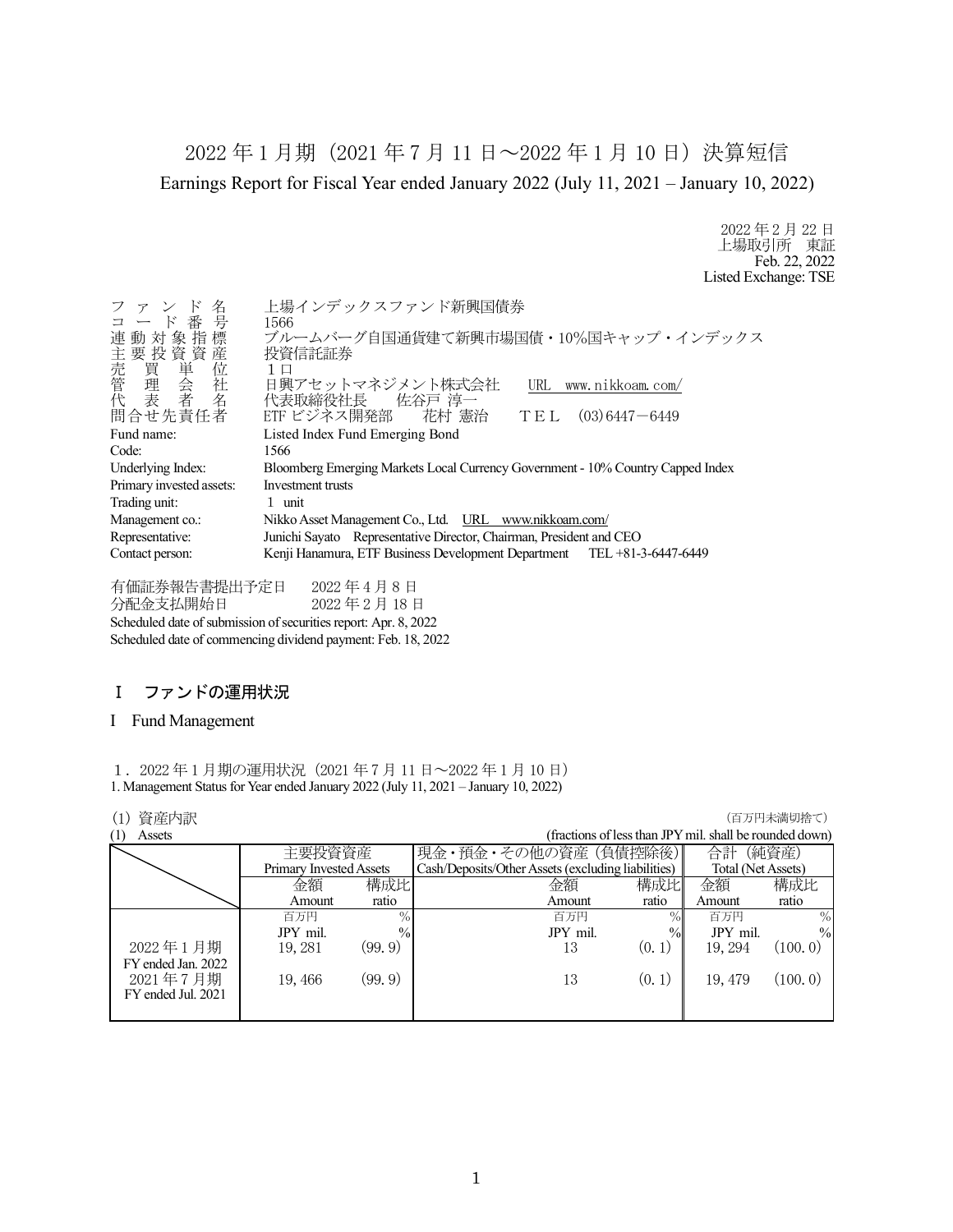#### (2) 設定・解約実績

#### (2) Creation and Redemption

|                                                      | 前特定期間末発行済口数<br>No. of Issued Units at End of<br>Previous Fiscal Period | 設定口数<br>No. of Units<br>Created<br>(2) | 解約口数<br>No. of Units<br>Redeemed<br>(③) | 当特定期間末発行済口数<br>No. of Issued Units at End of<br><b>Fiscal Period</b><br>$(①+②-③)$ |
|------------------------------------------------------|------------------------------------------------------------------------|----------------------------------------|-----------------------------------------|-----------------------------------------------------------------------------------|
|                                                      | 千口                                                                     | 千口                                     | 千口                                      | 千口                                                                                |
|                                                      | '000 units                                                             | '000 units                             | '000 units                              | '000 units                                                                        |
| 2022年1月期                                             | 441                                                                    | 14                                     |                                         | 446                                                                               |
| FY ended Jan. 2022<br>2021年7月期<br>FY ended Jul. 2021 | 435                                                                    | 16                                     |                                         | 441                                                                               |

#### (3) 基準価額

(3) Net Asset Value

|                                                      | 総資産<br>Total Assets<br>$\circledcirc$ | 負債<br>Liabilities<br>(②) | 純資産<br>Net Assets<br>$(\circledS(\mathbb{O}-\mathbb{Q}))$ | 1口当たり基準価額<br>((3)当特定期間末発行済口数)<br>$\times$ 1)<br>Net Asset Value per 1 unit<br>$((\textcircled{3}/No. of Issued Units at End of Fiscal Period)\times 1)$ |
|------------------------------------------------------|---------------------------------------|--------------------------|-----------------------------------------------------------|---------------------------------------------------------------------------------------------------------------------------------------------------------|
|                                                      | 百万円                                   | 百万円                      | 百万円                                                       | 円                                                                                                                                                       |
|                                                      | JPY mil.                              | JPY mil.                 | JPY mil.                                                  | <b>JPY</b>                                                                                                                                              |
| 2022年1月期                                             | 19, 482                               | 188                      | 19.294                                                    | 43, 240                                                                                                                                                 |
| FY ended Jan. 2022<br>2021年7月期<br>FY ended Jul. 2021 | 19,666                                | 186                      | 19, 479                                                   | 44, 149                                                                                                                                                 |

## (4) 分配金

#### (4) Dividend Payment

|                                | 1口当たり分配金<br>Dividend per 1 unit |
|--------------------------------|---------------------------------|
|                                | 円<br>JPY                        |
| 2022年1月期<br>FY ended Jan. 2022 | 362                             |
| 2021年7月期<br>FY ended Jul. 2021 | 378                             |

(注)分配金は売買単位当たりの金額

\*Dividend per Trading Unit

2.会計方針の変更

2. Change in Accounting Policies

① 会計基準等の改正に伴う変更 無

- ①Changes accompanying revision to accounting standards, etc. No ② ①以外の変更 無
- ②Changes other than those in ① No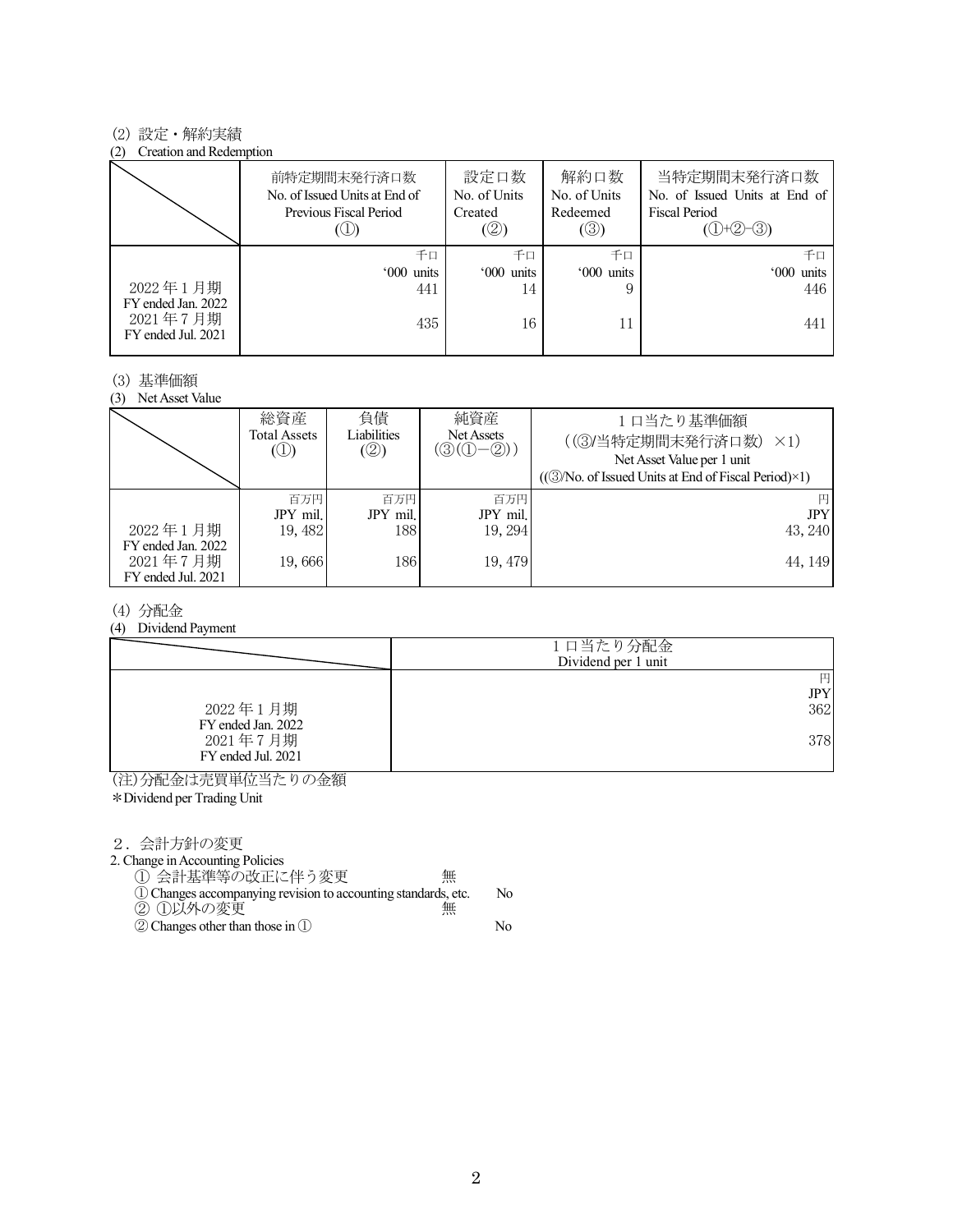# Ⅱ 財務諸表等 Financial Statements

# (1)貸借対照表 Balance Sheet

|                                                              |                                                           | (単位:円) (Unit: JPY)                                          |
|--------------------------------------------------------------|-----------------------------------------------------------|-------------------------------------------------------------|
|                                                              | 前期<br>2021年7月10日現在<br>Prior period<br>As of Jul. 10, 2021 | 当期<br>2022年1月10日現在<br>Present period<br>As of Jan. 10, 2022 |
| 資産の部 Assets                                                  |                                                           |                                                             |
| 流動資産 Current assets                                          |                                                           |                                                             |
| コール・ローン Call loans                                           | 200, 174, 968                                             | 201, 930, 961                                               |
| 投資信託受益証券 Security investment<br>trust beneficiary securities | 19, 466, 140, 473                                         | 19, 281, 051, 028                                           |
| 親投資信託受益証券 Parents trust<br>beneficiary securities            | 10,004                                                    | 10,003                                                      |
| 流動資産合計 Total current assets                                  | 19, 666, 325, 445                                         | 19, 482, 991, 992                                           |
| 資産合計 Total assets                                            | 19, 666, 325, 445                                         | 19, 482, 991, 992                                           |
| 負債の部 Liabilities                                             |                                                           |                                                             |
| 流動負債 Current liabilities                                     |                                                           |                                                             |
| 未払収益分配金 Unpaid dividends                                     | 166, 783, 050                                             | 161, 533, 450                                               |
| 未払受託者報酬 Trustee fee payable                                  | 1, 465, 120                                               | 1, 436, 282                                                 |
| 未払委託者報酬 Investment trust<br>management fee payable           | 11, 354, 849                                              | 11, 131, 332                                                |
| 未払利息 Accrued interest expenses                               | 224                                                       | 36                                                          |
| その他未払費用 Other accrued expenses                               | 7, 110, 044                                               | 14, 298, 476                                                |
| 流動負債合計 Total current liabilities                             | 186, 713, 287                                             | 188, 399, 576                                               |
| 負債合計 Total liabilities                                       | 186, 713, 287                                             | 188, 399, 576                                               |
| 純資産の部 Net assets                                             |                                                           |                                                             |
| 元本等 Principal and other                                      |                                                           |                                                             |
| 元本 Principal                                                 | 22, 061, 250, 000                                         | 22, 311, 250, 000                                           |
| 剰余金 Surplus                                                  |                                                           |                                                             |
| 期末剰余金又は期末欠損金(△)<br>Surplus (deficit) at end of period        | $\triangle$ 2, 581, 637, 842                              | $\triangle$ 3, 016, 657, 584                                |
| (分配準備積立金)<br>Reserve for<br>distribution                     | 1, 168, 761                                               | 1, 265, 671                                                 |
| 元本等合計 Total principal and other                              | 19, 479, 612, 158                                         | 19, 294, 592, 416                                           |
| 純資産合計 Total net assets                                       | 19, 479, 612, 158                                         | 19, 294, 592, 416                                           |
| 負債純資産合計 Total liabilities and net<br>assets                  | 19, 666, 325, 445                                         | 19, 482, 991, 992                                           |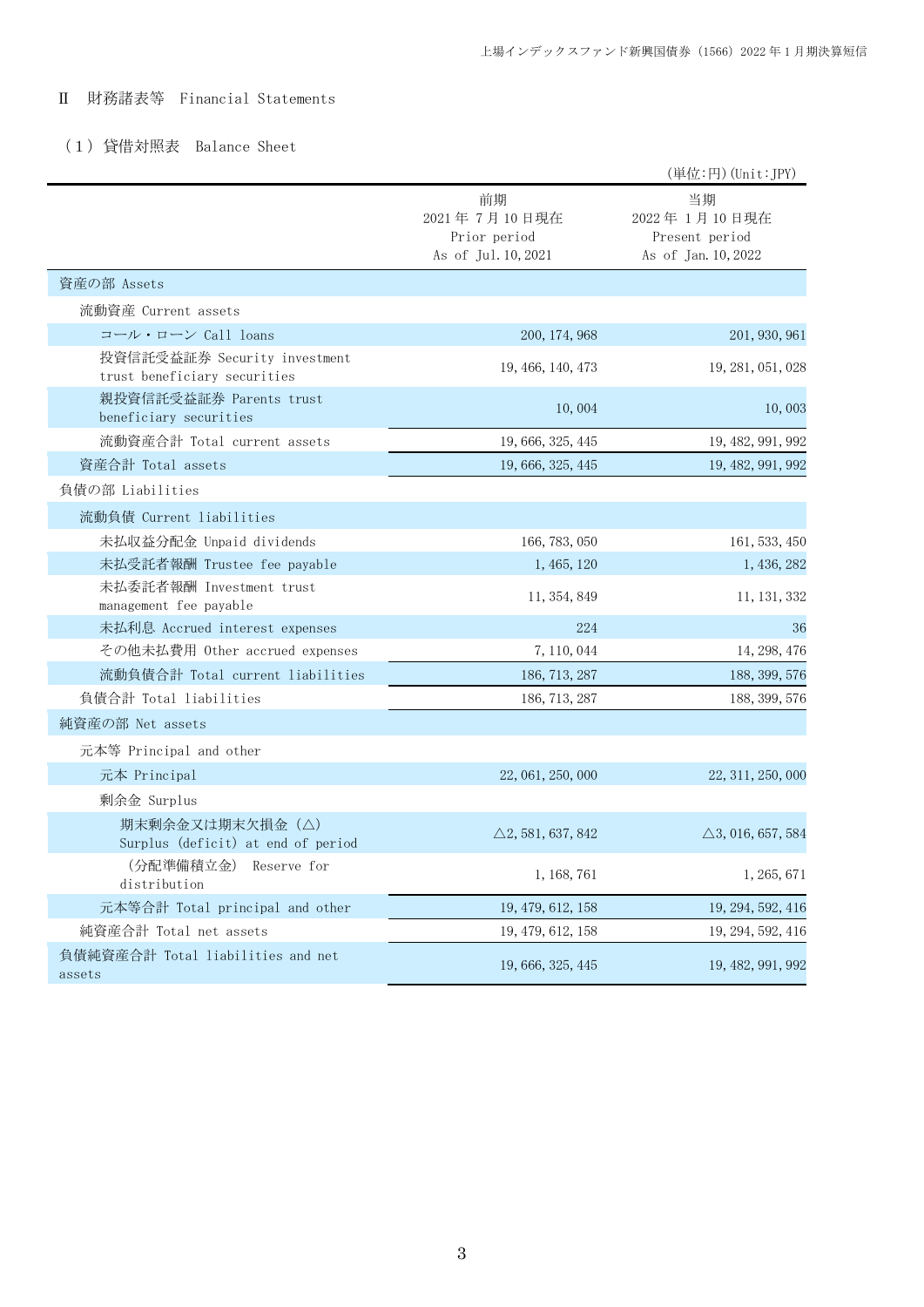上場インデックスファンド新興国債券(1566)2022 年 1 月期決算短信

(2)損益及び剰余金計算書 Statement of Income and Retained Earnings

|                                                                                                                           |                                                                                                    | (単位:円) (Unit:JPY)                                                                                    |
|---------------------------------------------------------------------------------------------------------------------------|----------------------------------------------------------------------------------------------------|------------------------------------------------------------------------------------------------------|
|                                                                                                                           | 前期<br>2021年1月11日<br>自<br>2021年7月10日<br>至<br>Prior period<br>From Jan. 11, 2021<br>to Jul. 10, 2021 | 当期<br>2021年7月11日<br>目<br>至<br>2022年1月10日<br>Present period<br>From Jul. 11, 2021<br>to Jan. 10, 2022 |
| 営業収益 Operating revenue                                                                                                    |                                                                                                    |                                                                                                      |
| 受取配当金 Dividends income                                                                                                    | 542, 082, 752                                                                                      | 539, 308, 584                                                                                        |
| 受取利息 Interest income                                                                                                      |                                                                                                    | 3                                                                                                    |
| 有価証券売買等損益 Profit and loss on<br>buying and selling of securities and other                                                | $\triangle$ 279, 614, 384                                                                          | $\triangle$ 409, 235, 652                                                                            |
| 営業収益合計 Total operating revenue                                                                                            | 262, 468, 368                                                                                      | 130, 072, 935                                                                                        |
| 営業費用 Operating expenses                                                                                                   |                                                                                                    |                                                                                                      |
| 支払利息 Interest expenses                                                                                                    | 3,907                                                                                              | 9, 131                                                                                               |
| 受託者報酬 Trustee fee                                                                                                         | 4, 299, 044                                                                                        | 4, 374, 699                                                                                          |
| 委託者報酬 Investment trust management fee                                                                                     | 33, 318, 068                                                                                       | 33, 904, 353                                                                                         |
| その他費用 Other expenses                                                                                                      | 7, 166, 681                                                                                        | 7, 276, 444                                                                                          |
| 営業費用合計 Total operating expenses                                                                                           | 44, 787, 700                                                                                       | 45, 564, 627                                                                                         |
| 営業利益又は営業損失(△)<br>Operating income<br>$(\text{loss})$                                                                      | 217, 680, 668                                                                                      | 84, 508, 308                                                                                         |
| 経常利益又は経常損失(△)<br>Ordinary income<br>$(\text{loss})$                                                                       | 217, 680, 668                                                                                      | 84, 508, 308                                                                                         |
| 当期純利益又は当期純損失(△) Net income<br>$(\text{loss})$                                                                             | 217, 680, 668                                                                                      | 84, 508, 308                                                                                         |
| 一部解約に伴う当期純利益金額の分配額又は一部解<br>約に伴う当期純損失金額の分配額(△)<br>Distribution of net income (loss) from partial<br>redemptions            |                                                                                                    |                                                                                                      |
| 期首剰余金又は期首欠損金(△)<br>Surplus<br>(deficit) at beginning of period                                                            | $\triangle$ 2, 272, 128, 110                                                                       | $\triangle$ 2, 581, 637, 842                                                                         |
| 剰余金増加額又は欠損金減少額 Increase in<br>surplus or decrease in deficit                                                              | 56, 775, 000                                                                                       | 59, 275, 000                                                                                         |
| 当期一部解約に伴う剰余金増加額又は欠損金減<br>少額 Increase in surplus or decrease in<br>deficit from partial redemptions                        | 56, 775, 000                                                                                       | 59, 275, 000                                                                                         |
| 当期追加信託に伴う剰余金増加額又は欠損金減<br>少額 Increase in surplus or decrease in<br>deficit from additional subscriptions for<br>the period |                                                                                                    |                                                                                                      |
| 剰余金減少額又は欠損金増加額 Decrease in<br>surplus or increase in deficit                                                              | 86, 751, 870                                                                                       | 85, 156, 000                                                                                         |
| 当期一部解約に伴う剰余金減少額又は欠損金増<br>加額 Decrease in surplus or increase in<br>deficit from partial redemptions                        |                                                                                                    |                                                                                                      |
| 当期追加信託に伴う剰余金減少額又は欠損金増<br>加額 Decrease in surplus or increase in<br>deficit from additional subscriptions for<br>the period | 86, 751, 870                                                                                       | 85, 156, 000                                                                                         |
| 分配金 Dividends                                                                                                             | 497, 213, 530                                                                                      | 493, 647, 050                                                                                        |
| 期末剰余金又は期末欠損金(△)<br>Surplus<br>(deficit) at end of period                                                                  | $\triangle$ 2, 581, 637, 842                                                                       | $\triangle$ 3, 016, 657, 584                                                                         |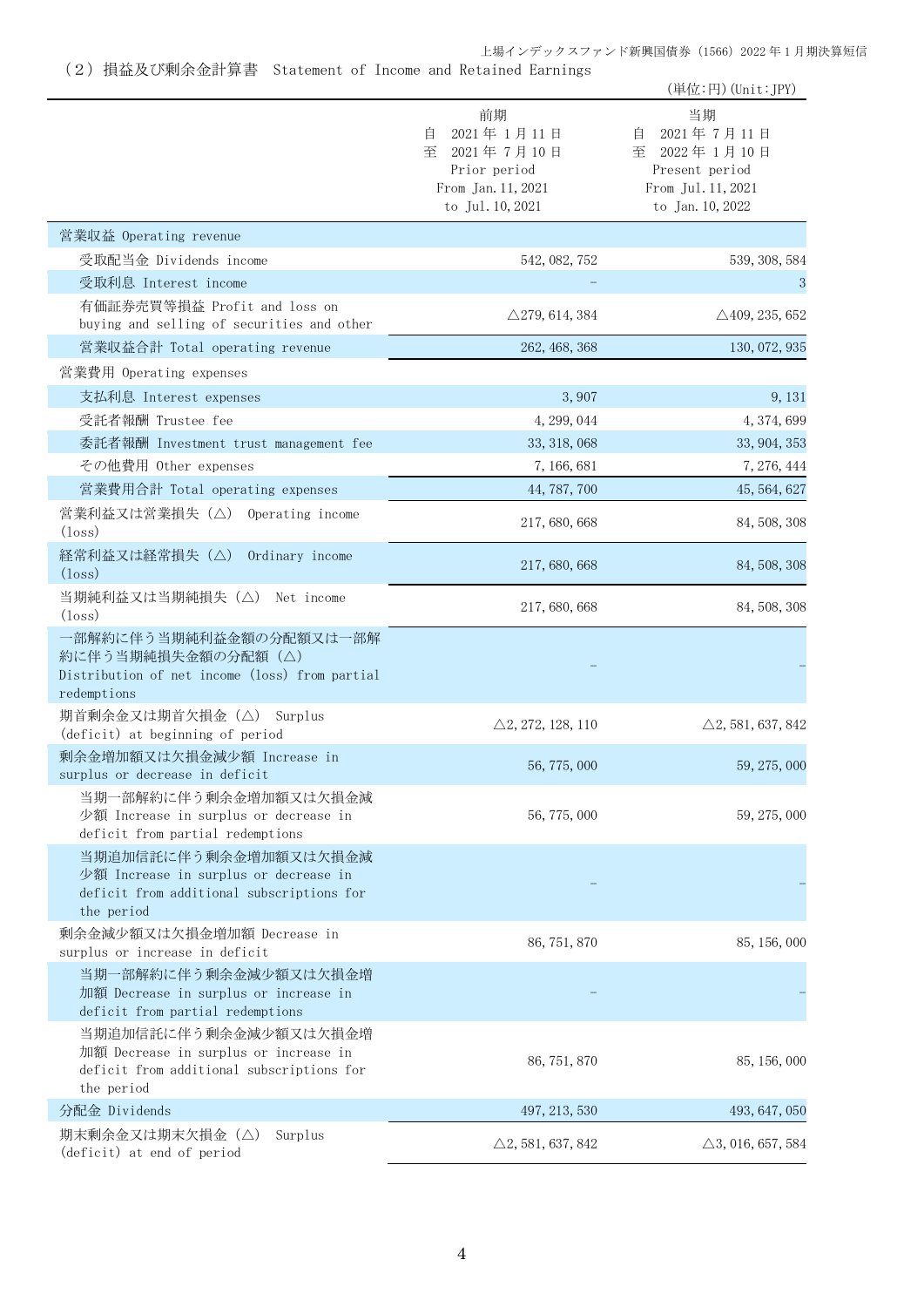# (3)注記表

(重要な会計方針に係る事項に関する注記)

| 有価証券の評価基準及び評価方法 | 投資信託受益証券                            |
|-----------------|-------------------------------------|
|                 | 移動平均法に基づき当該投資信託受益証券の基準価額で評価しております。  |
|                 | 親投資信託受益証券                           |
|                 | 移動平均法に基づき当該親投資信託受益証券の基準価額で評価しております。 |

(貸借対照表に関する注記)

|                |                         | 前期                 | 当期                          |
|----------------|-------------------------|--------------------|-----------------------------|
|                |                         | 2021年7月10日現在       | 2022年1月10日現在                |
|                | 期首元本額                   | $21,793,000,000$ 円 | $22,061,250,000$ 円          |
|                | 期中追加設定元本額               | $818, 250, 000$ 円  | 700,000,000円                |
|                | 期中一部解約元本額               | 550,000,000 円      | 450,000,000円                |
| $2$ .          | 受益権の総数                  | $441,225$ 口        | 446, 225 $\Box$             |
| $\mathbf{3}$ . | 元本の欠損                   |                    |                             |
|                | 純資産額が元本総額を下回る場合におけるその差額 | $2,581,637,842$ 円  | 3, 016, 657, 584 $\boxplus$ |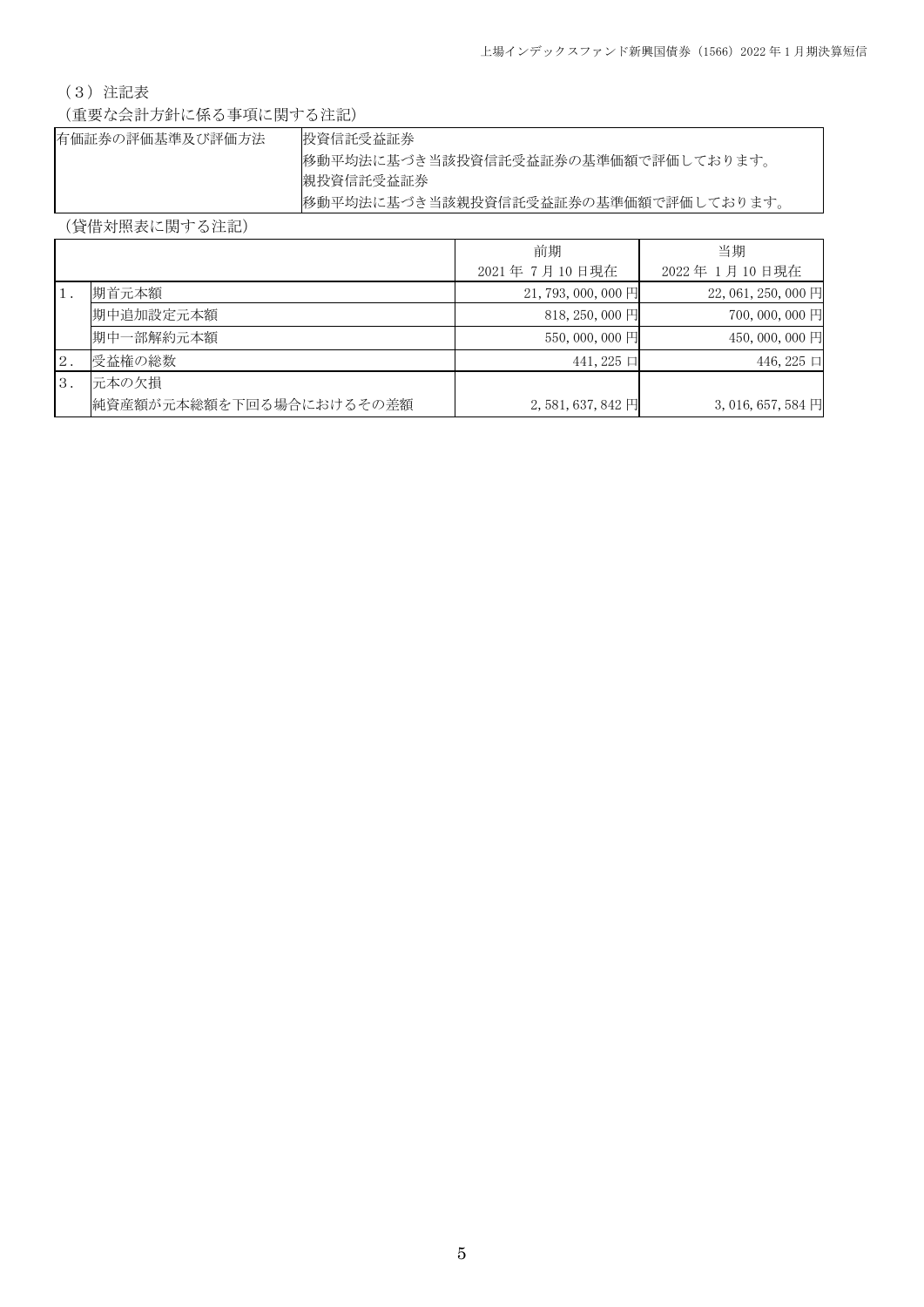(損益及び剰余金計算書に関する注記)

|              | 前期                         |                     |              |              | 当期                           |                 |
|--------------|----------------------------|---------------------|--------------|--------------|------------------------------|-----------------|
| 自 2021年1月11日 |                            |                     | 自 2021年7月11日 |              |                              |                 |
|              | 至 2021年7月10日               |                     |              |              | 至 2022年1月10日                 |                 |
|              | 分配金の計算過程                   |                     |              |              | 分配金の計算過程                     |                 |
|              | 自 2021年1月11日               |                     |              |              | 自 2021年7月11日                 |                 |
|              | 至<br>2021年3月10日            |                     |              |              | 至 2021年9月10日                 |                 |
| A            | 当期配当等収益額                   | 180, 636, 103 円     |              | A            | 当期配当等収益額                     | 179, 620, 311 円 |
| B            | 親ファンドの配当等収益額               | 0 <sub>1</sub>      |              | B            | 親ファンドの配当等収益額                 | $0$ 円           |
| С            | 分配準備積立金                    | 1,087,239円          |              |              | C 分配準備積立金                    | 1,168,761円      |
| D            | 配当等収益額合計 (A+B+C)           | 181, 723, 342 円     |              | D            | 配当等収益額合計 (A+B+C)             | 180, 789, 072 円 |
| E            | 経費                         | 14,551,968円         |              | E            | 経費                           | 15, 424, 702 円  |
| F            | 収益分配可能額 (D-E)              | 167, 171, 374 円     |              | -F           | 収益分配可能額 (D-E)                | 165, 364, 370 円 |
| G            | 収益分配金額                     | 166, 166, 520 円     |              | G            | 収益分配金額                       | 163, 967, 125 円 |
| H            | 次期繰越金 (分配準備積立金)<br>$(F-G)$ | $1,004,854$ 円       |              | H            | 次期繰越金 (分配準備積立金)<br>$(F-G)$   | 1,397,245円      |
| L            | 口数                         | $440,760 \Box$ I    |              |              | 口数                           | 449, 225 口      |
| J            | 分配金額 (1 口当たり)              | 377円                |              |              | J 分配金額(1口当たり)                | 365円            |
|              | 2021年3月11日<br>自            |                     |              |              | 2021年9月11日<br>自              |                 |
|              | 2021年5月10日<br>至            |                     |              |              | 至 2021年11月10日                |                 |
| A            | 当期配当等収益額                   | 179, 242, 770 円     |              |              | A 当期配当等収益額                   | 183, 488, 470 円 |
| B            | 親ファンドの配当等収益額               | $0$ $\Box$          |              |              | B 親ファンドの配当等収益額               | $0$ 円           |
| С            | 分配準備積立金                    | $1,004,854$ 円       |              |              | C 分配準備積立金                    | 1,397,245円      |
| D            | 配当等収益額合計 (A+B+C)           | 180, 247, 624 円     |              | D            | 配当等収益額合計 (A+B+C)             | 184, 885, 715 円 |
| E            | 経費                         | 14,969,443円         |              | E            | 経費                           | 15, 185, 196円   |
| F            | 収益分配可能額 (D-E)              | 165, 278, 181 円     | F            |              | 収益分配可能額 (D-E)                | 169, 700, 519 円 |
| G            | 収益分配金額                     | 164, 263, 960 円     |              | G            | 収益分配金額                       | 168, 146, 475 円 |
| H            | 次期繰越金 (分配準備積立金)<br>$(F-G)$ | 1,014,221 円         |              |              | H 次期繰越金 (分配準備積立金)<br>$(F-G)$ | 1,554,044円      |
| I            | 口数                         | 442,760 口           |              | $\mathbf{I}$ | 口数                           | 453, 225 口      |
| J            | 分配金額 (1 口当たり)              | 371円                |              | $\Gamma$     | 分配金額 (1 口当たり)                | 371円            |
|              | 2021年5月11日<br>自            |                     |              |              | 自 2021年11月11日                |                 |
|              | 至 2021年7月10日               |                     |              |              | 至 2022年1月10日                 |                 |
| A            | 当期配当等収益額                   |                     |              |              | 182, 199, 972 円 A 当期配当等収益額   | 176, 190, 675 円 |
| B            | 親ファンドの配当等収益額               | $0$ 円               |              | B            | 親ファンドの配当等収益額                 | $0$ 円           |
| C            | 分配準備積立金                    | 1,014,221円          |              |              | C 分配準備積立金                    | 1,554,044円      |
| D            | 配当等収益額合計 (A+B+C)           | 183, 214, 193 円     |              |              | D 配当等収益額合計 (A+B+C)           | 177, 744, 719 円 |
| E            | 経費                         | 15, 262, 382 円 E 経費 |              |              |                              | 14, 945, 598 円  |
| F            | 収益分配可能額 (D-E)              | 167, 951, 811 円     |              |              | F 収益分配可能額(D-E)               | 162, 799, 121 円 |
| G            | 収益分配金額                     | 166, 783, 050 円     |              |              | G 収益分配金額                     | 161, 533, 450 円 |
| H            | 次期繰越金(分配準備積立金)<br>$(F-G)$  | 1,168,761円          |              |              | H 次期繰越金 (分配準備積立金)<br>$(F-G)$ | 1,265,671円      |
|              | I 口数                       | $441,225 \Box$      |              | $\mathbf{I}$ | 口数                           | 446, 225 口      |
|              | 分配金額 (1 口当たり)              |                     |              |              | 378 円 J 分配金額 (1 口当たり)        | 362 円           |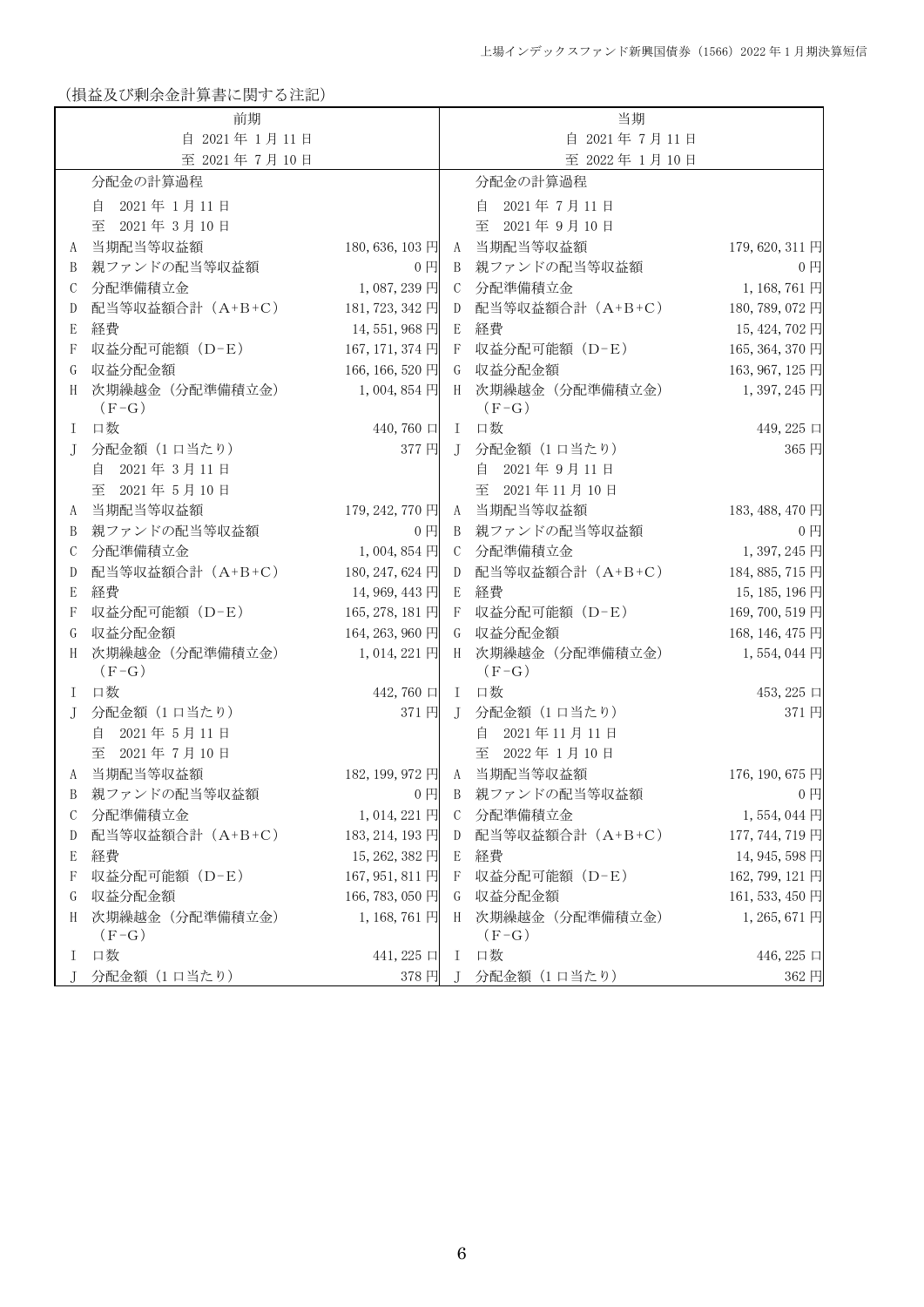(金融商品に関する注記)

## Ⅰ金融商品の状況に関する事項

|                | 前期                                                                                                                                                                                                                                                                                            | 当期            |
|----------------|-----------------------------------------------------------------------------------------------------------------------------------------------------------------------------------------------------------------------------------------------------------------------------------------------|---------------|
|                | 自 2021年 1月11日                                                                                                                                                                                                                                                                                 | 自 2021年7月11日  |
|                | 至 2021年7月10日                                                                                                                                                                                                                                                                                  | 至 2022年 1月10日 |
| 金融商品に対する取組方針   | 当ファンドは証券投資信託として、有価<br>証券、デリバティブ取引等の金融商品の<br>運用を信託約款に定める「運用の基本方<br>針」に基づき行っております。                                                                                                                                                                                                              | 同左            |
| るリスク           | 金融商品の内容及び当該金融商品に係  当ファンドが運用する主な有価証券は、<br>「重要な会計方針に係る事項に関する注<br>記」の「有価証券の評価基準及び評価方<br>法」に記載の有価証券等であり、全て売<br> 買目的で保有しております。また、主な<br> デリバティブ取引には、先物取引、オプ<br> ション取引、スワップ取引等があり、信<br>託財産に属する資産の効率的な運用に資<br> するために行うことができます。当該有<br> 価証券及びデリバティブ取引には、 性質<br>に応じてそれぞれ価格変動リスク、流動<br> 性リスク、信用リスク等があります。 | 同左            |
| 金融商品に係るリスク管理体制 | 運用部門、営業部門と独立した組織であ<br>るリスク管理部門を設置し、全社的なリ<br>スク管理活動のモニタリング、指導の一<br>元化を図っております。                                                                                                                                                                                                                 | 同左            |

## Ⅱ金融商品の時価等に関する事項

|                             | 前期<br>2021年7月10日現在                                                                                                                                                                                                 | 当期<br>2022年1月10日現在 |
|-----------------------------|--------------------------------------------------------------------------------------------------------------------------------------------------------------------------------------------------------------------|--------------------|
| 貸借対照表計上額、時価及びその差額           | 貸借対照表計上額は期末の時価で計上し<br>ているため、その差額はありません。                                                                                                                                                                            | 同左                 |
| 時価の算定方法                     | (1)有価証券<br>売買目的有価証券                                                                                                                                                                                                | (1) 有価証券           |
|                             | 重要な会計方針に係る事項に関する注記<br>「有価証券の評価基準及び評価方法」に<br>記載しております。                                                                                                                                                              | 同左                 |
|                             | (2)デリバティブ取引                                                                                                                                                                                                        | (2)デリバティブ取引        |
|                             | 該当事項はありません。                                                                                                                                                                                                        | 同左                 |
|                             | (3)上記以外の金融商品                                                                                                                                                                                                       | (3)上記以外の金融商品       |
|                             | 短期間で決済されることから、時価は帳<br>簿価額と近似しているため、当該金融商<br>品の時価を帳簿価額としております。                                                                                                                                                      | 同左                 |
| 金融商品の時価等に関する事項につい<br>ての補足説明 | 金融商品の時価には、市場価格に基づく  金融商品の時価の算定においては一定の<br>価額のほか、市場価格がない場合には合  前提条件等を採用しているため異なる前<br>理的に算定された価額が含まれておりま 提条件等によった場合、当該価額が異な<br>す。当該価額の算定においては一定の前 ることもあります。<br>提条件等を採用しているため、異なる前<br>提条件等によった場合、当該価額が異な<br>ることもあります。 |                    |